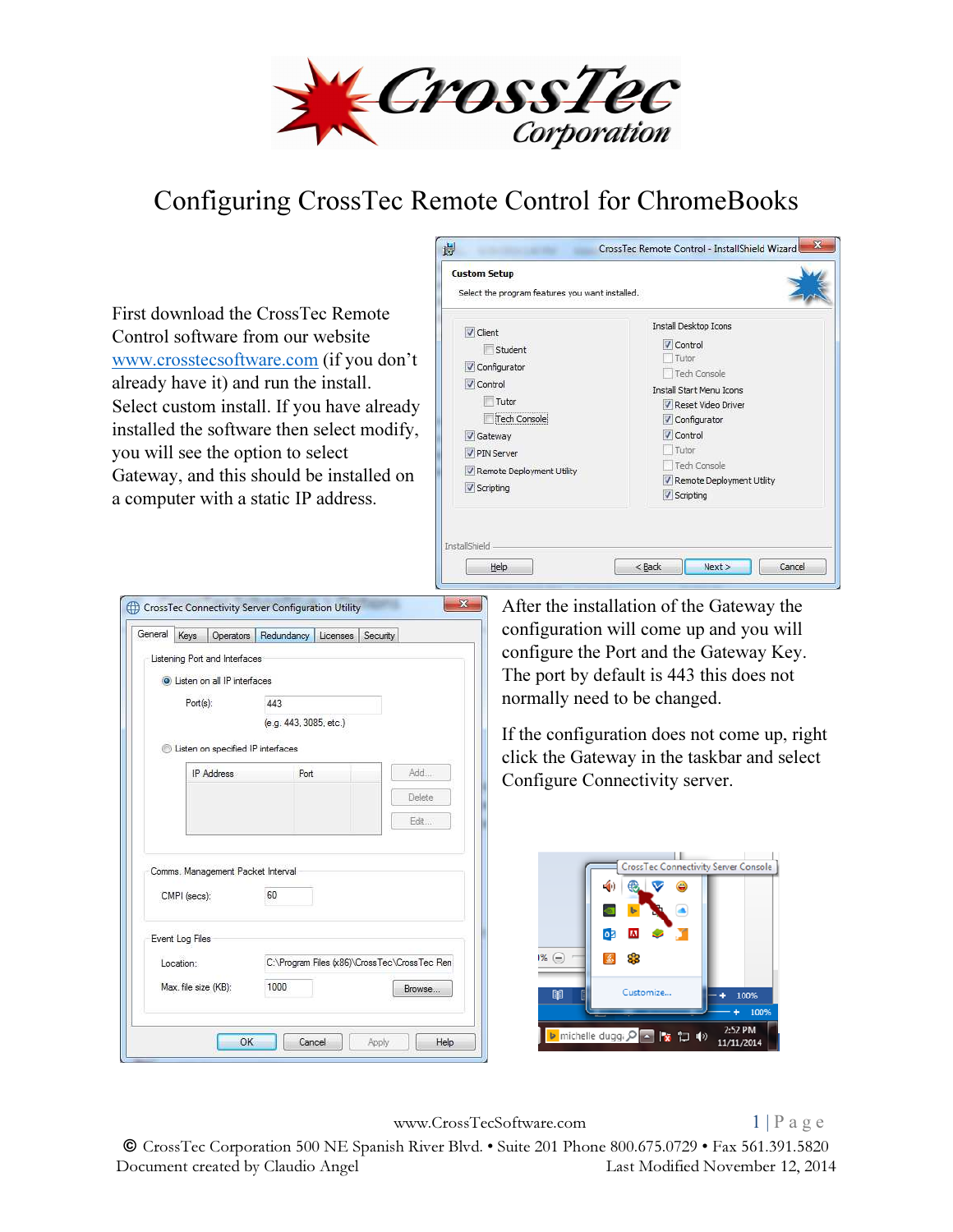

The Gateway key is located under the Keys Tab. You need at least one but you can have multiple. This key is for security and can be set to anything you want.

Click on Add and then under Description add any description that you like. Now click on Set and type the Connectivity Server key in the first space and then confirm the key in the second space. Now click on ok and then ok again and then ok once more and you have successfully configure the Gateway.

Remember this Gateway key as this key will need to be added into the Control to be able to browse the Gateway and connect to the clients in the Gateway.

| General      | Keys | Connectivity Server Keys:      |                                  | Operators Redundancy Licenses                                                                                | Security                |
|--------------|------|--------------------------------|----------------------------------|--------------------------------------------------------------------------------------------------------------|-------------------------|
| Description  |      |                                |                                  | <b>Creation Date</b>                                                                                         |                         |
|              |      | Add Connectivity Server Key    |                                  |                                                                                                              | $\Sigma$                |
| Description: |      | the Client and Control         |                                  | Please enter a description and a Connectivity Server<br>Key. The Connectivity Server Key must be the same at | OK<br>Cancel            |
| ChromeBooks  |      |                                |                                  |                                                                                                              |                         |
|              |      | Connectivity Server Key:       |                                  |                                                                                                              | Set.                    |
|              |      | <b>Connectivity Server Key</b> |                                  |                                                                                                              | $\overline{\mathbf{x}}$ |
|              |      |                                | accuracy, please enter it twice. | Please enter your Connectivity Server Key. For                                                               | OK<br>Cancel            |
|              |      |                                |                                  |                                                                                                              |                         |
|              |      | <b></b>                        |                                  |                                                                                                              |                         |
|              |      |                                |                                  |                                                                                                              |                         |

| $\leftarrow \rightarrow \mathbf{C}$ $\Box$ chrome-extension://hilfdhlnmhmdhcfilfabcmabcpedgedd/options.html<br>Apps C CTC KB ThOutBoard Sugar & ResQRemote * Product Download & NetSupport * CrossTec Form | =<br>$\mathbf{v}$ |
|------------------------------------------------------------------------------------------------------------------------------------------------------------------------------------------------------------|-------------------|
|                                                                                                                                                                                                            |                   |
| Crosstec Remote Control > Options                                                                                                                                                                          |                   |
| <b>General Settings - Glient Settings - Student Settings</b>                                                                                                                                               |                   |
|                                                                                                                                                                                                            |                   |
|                                                                                                                                                                                                            |                   |
| Gateway Address: 10.0.0.82<br>Please Enter The Gateway Address                                                                                                                                             |                   |
|                                                                                                                                                                                                            |                   |
| Gateway Port: 443                                                                                                                                                                                          |                   |
| Please Enter The Port Number Of The Gateway                                                                                                                                                                |                   |
|                                                                                                                                                                                                            |                   |
| <b>Pin Server Address:</b>                                                                                                                                                                                 |                   |
| Please Enter The Pin Server Address                                                                                                                                                                        |                   |
|                                                                                                                                                                                                            |                   |
| <b>Pin Server Port:</b><br>Please Enter The Port Number Of The Pin Server                                                                                                                                  |                   |
|                                                                                                                                                                                                            |                   |
|                                                                                                                                                                                                            |                   |
|                                                                                                                                                                                                            |                   |
|                                                                                                                                                                                                            |                   |
|                                                                                                                                                                                                            |                   |
|                                                                                                                                                                                                            |                   |
|                                                                                                                                                                                                            |                   |
|                                                                                                                                                                                                            |                   |
|                                                                                                                                                                                                            |                   |
| NSL Copyright 2014                                                                                                                                                                                         |                   |
|                                                                                                                                                                                                            |                   |

Then you need to install the CrossTec Remote Control Chrome extension. To get the extension go to the Chrome Web Store and search for CrossTec. After adding the extension in the ChromeBook go into the options for the Remote Control extension and click on the Client settings you will see the Gateway Address. You need to put the IP Address for the Gateway and the port that you are using.

www.CrossTecSoftware.com 2 | P a g e

 $\Box$   $\Box$   $\Box$ 

© CrossTec Corporation 500 NE Spanish River Blvd. • Suite 201 Phone 800.675.0729 • Fax 561.391.5820 Document created by Claudio Angel Last Modified November 12, 2014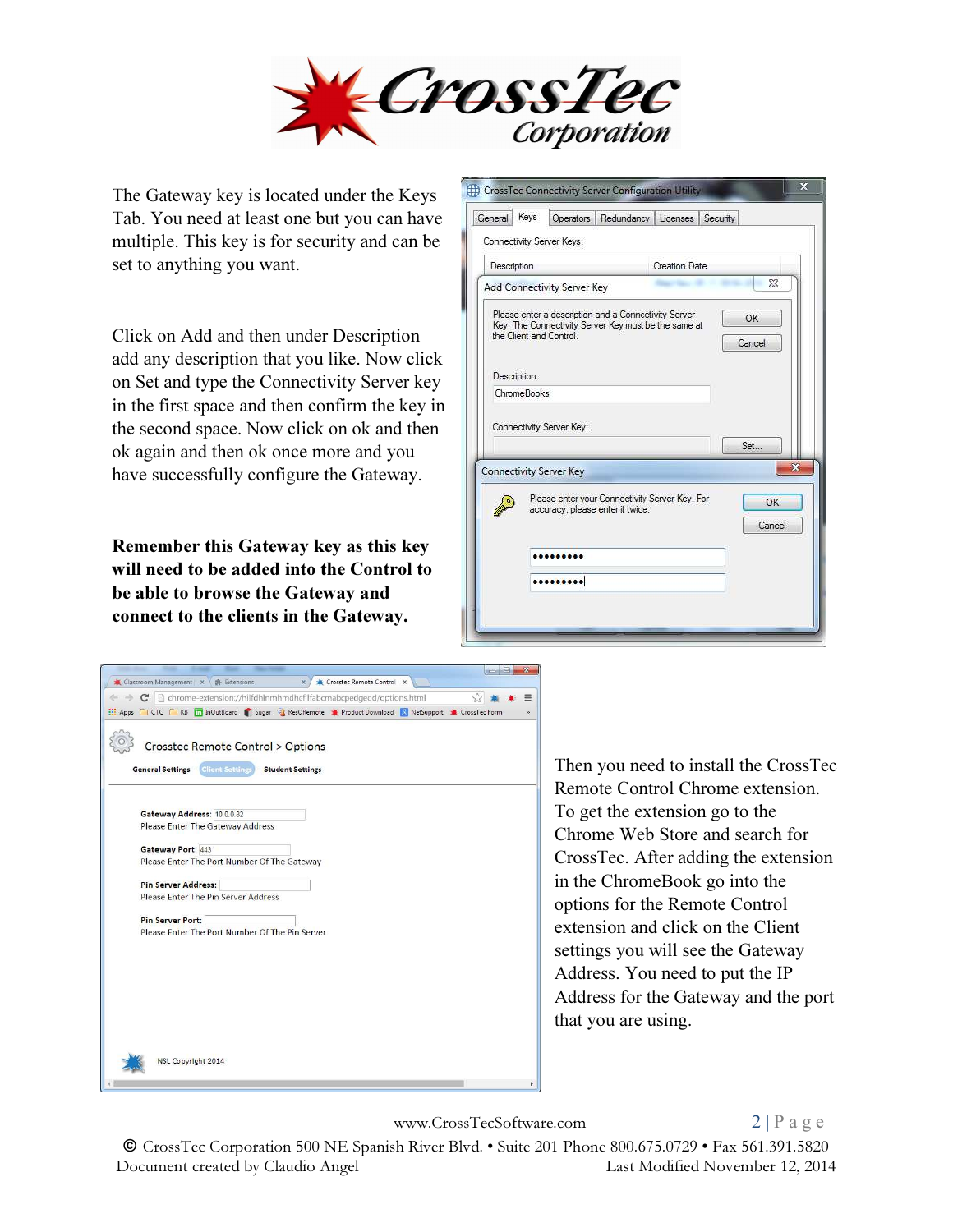